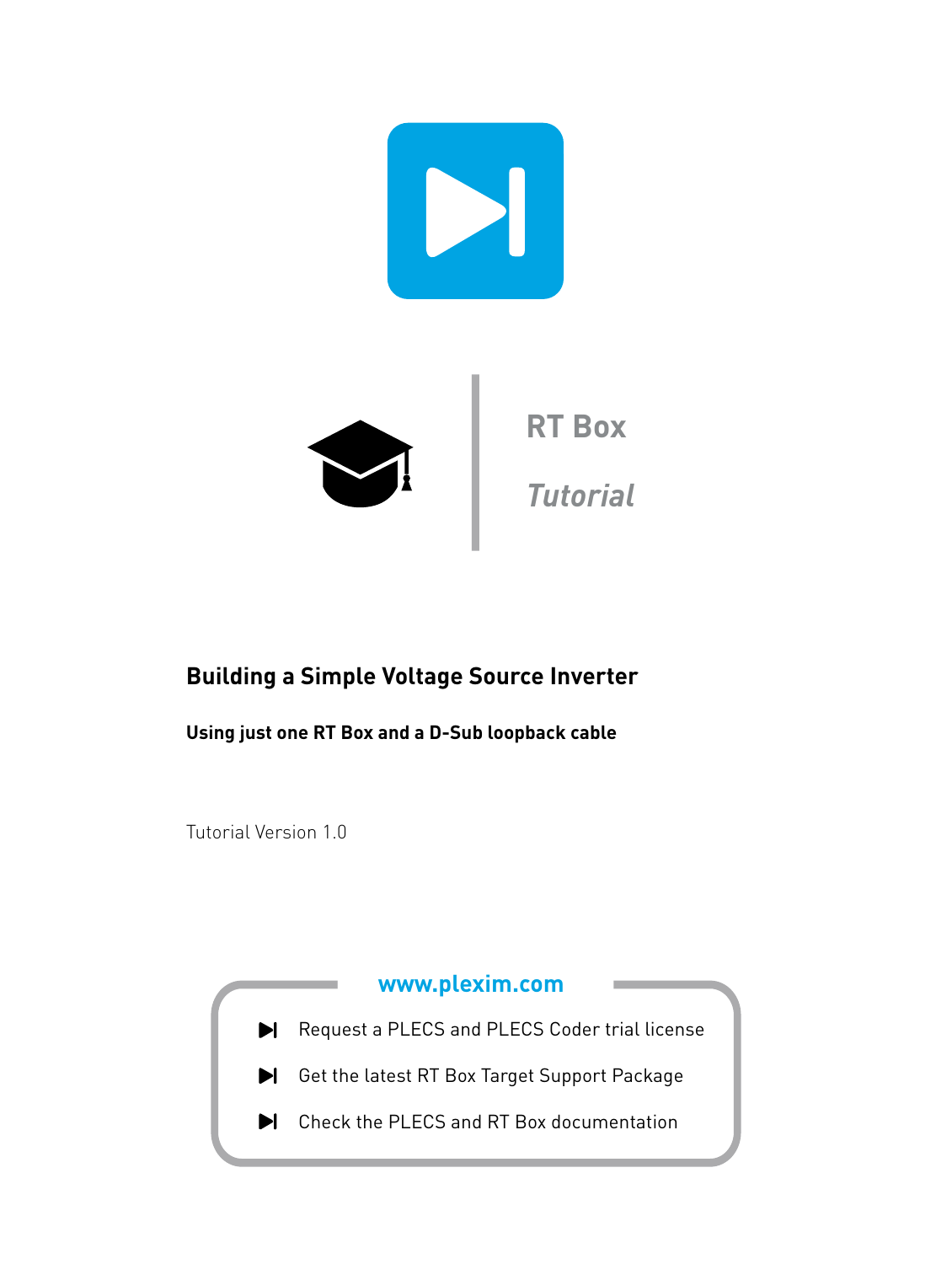# **1 Introduction**

In this tutorial you will build a simple three-phase voltage source inverter (VSI) for deployment on the RT Box. The tutorial is oriented towards users making their first practical models for the RT Box using PLECS Standalone and identifies potential missteps ones may make along the way.

The primary learning goal for the tutorial is to demonstrate the limitations of conventional switch models in real-time applications, motivating the use of sub-cycle averaging and specialized hybrid power modules in later tutorial exercises.

**Before you begin** If this is your first time using the RT Box, you should complete the "Introduction to the RT Box using PLECS" tutorial prior to starting this tutorial to understand how to build and deploy basic models.

The tutorial is designed so that it can be completed with only an RT Box and a loopback cable. The loopback cables are used to drive the RT Box analog and digital inputs from the RT Box outputs. A D-SUB 37-pin male-to-female cable can be used for this purpose.

# **2 Building a VSI model in PLECS**

In this section you will create a simple VSI model using the PLECS power modules and an open-loop PWM generator. You will then run the plant and modulator on one RT Box. Note at this point that running both plant and modulator together is not the normal approach for rapid control prototyping (RCP) or hardware-in-the-loop (HIL) simulations. In these cases the controller or the plant is deployed separately onto one RT Box and tested with the actual hardware or a controller in use. However, using just one RT Box for both still allows users with only one RT Box to see important effects like sampling resolution and execution time.

<span id="page-1-0"></span>

**Figure 1: A simple real-time VSI model**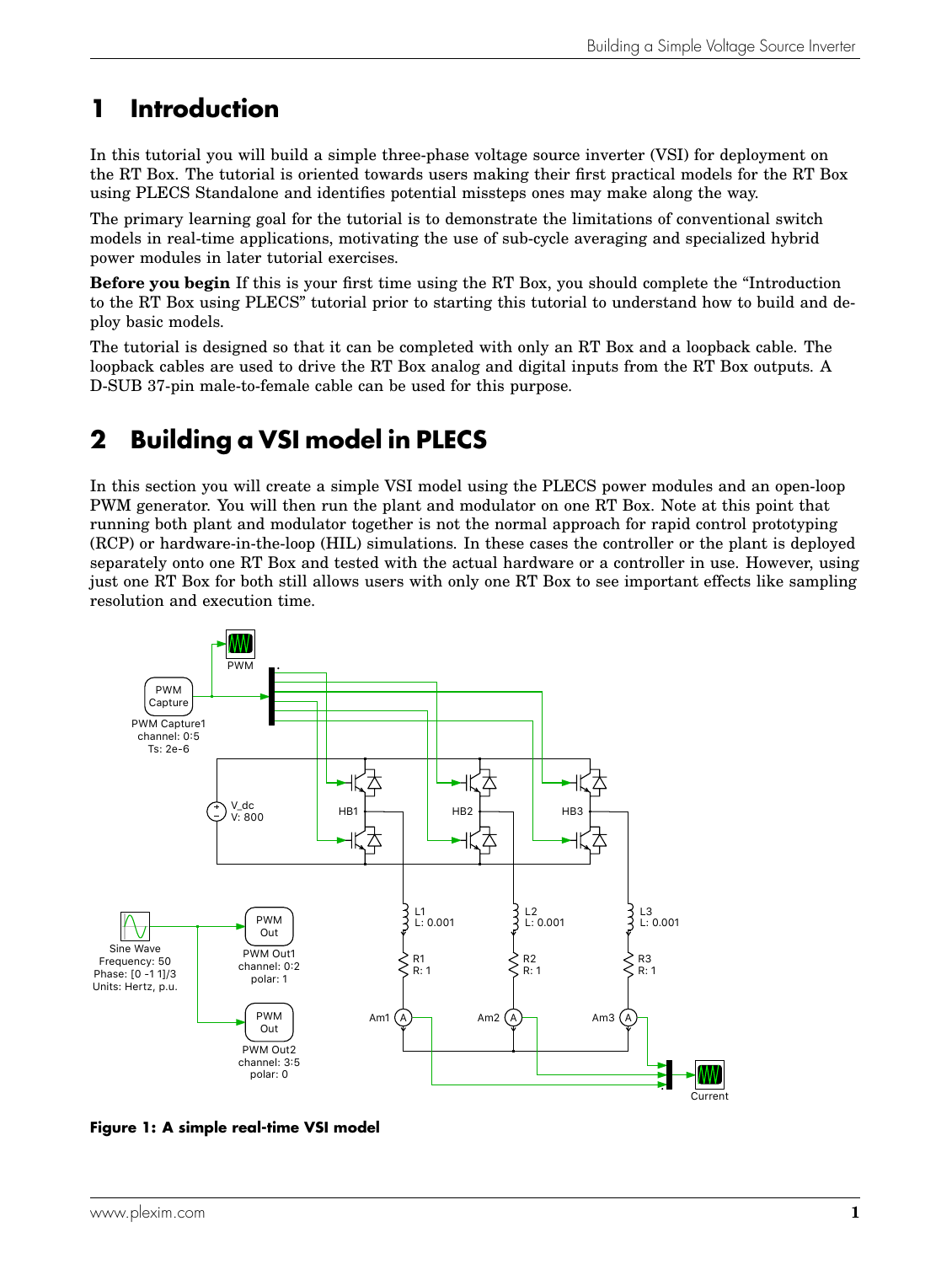## **Your Task:**

**1** Create a new PLECS model and build the VSI and PWM modulator given in Fig. [1.](#page-1-0) Use the Half Bridge component from the "Electrical", "Power Modules" section of the PLECS component library. Use a PWM Capture block from the PLECS RT Box library and connect it to the IGBT gate inputs as shown in the figure. Also note the difference in the **Polarity** setting for the two PWM Out components.

Use the default component parameters unless noted differently in Fig. [1.](#page-1-0)

- **2** Use a DSUB loopback cable to connect the Digital Out ports on the RT Box front panel with the Digital In ports.
- **3** Open the **Coder options...** menu and enter a discretization step size of 5e−6 seconds, select your RT Box target in the **Target** tab and click **Build**.
	- **?** Connect to the External Mode and check the simulation scopes. What do you see? Is this result reasonable?
	- **A** The "PWM" Scope should show six PWM signals which are on the range of zero to one. Right click the Scope window and select **Spread signals** to view all six inputs at once. The "Current" Scope should show a balanced three-phase sinusoidal inductor current. These results are expected based on the sinusoidal input signals to the PWM Out blocks.
	- **?** What is the execution time of the model and processor loading? These performance metrics can be accessed from the RT Box Web Interface. Can the model complexity be increased?
	- $\overline{A}$  The average execution time of the model should be near 2.2  $\mu$ s and the processor loading will be  $40\%$  to  $45\%$ . The model complexity can be increased since the processor loading is well below 100 %. Alternatively, the simulation time step could be further reduced.



After completing these tasks, your model should be the same as the reference model vsi loopback 1.plecs.

## **3 Building a VSI model in PLECS with discrete components**

In this section you will replace the half-bridge power modules with discrete IGBT components. This exercise is supposed to highlight some of the limitations of conventional (discrete) switch models in real-time applications.



**Note:** *Always* use the dedicated power modules when building up a converter topology for realtime simulation since using discrete components can mean high loss in simulation accuracy!

To simulate a PLECS model in real-time, the model must be discretized to run at a fixed sample time using a fixed-step solver. The ideal sample time, or discretization step size, is a compromise between system model fidelity and accuracy of the simulation results. Conventional switch model performance in real-time applications is closely coupled to the chosen discretization step size, as the switch state can only change once per simulation time step. This limits the number of achievable duty cycles within a switching period.

With conventional switch models, a comparatively small step size must be chosen relative to the PWM switching frequency to achieve acceptable model fidelity. When small time steps are chosen, there is a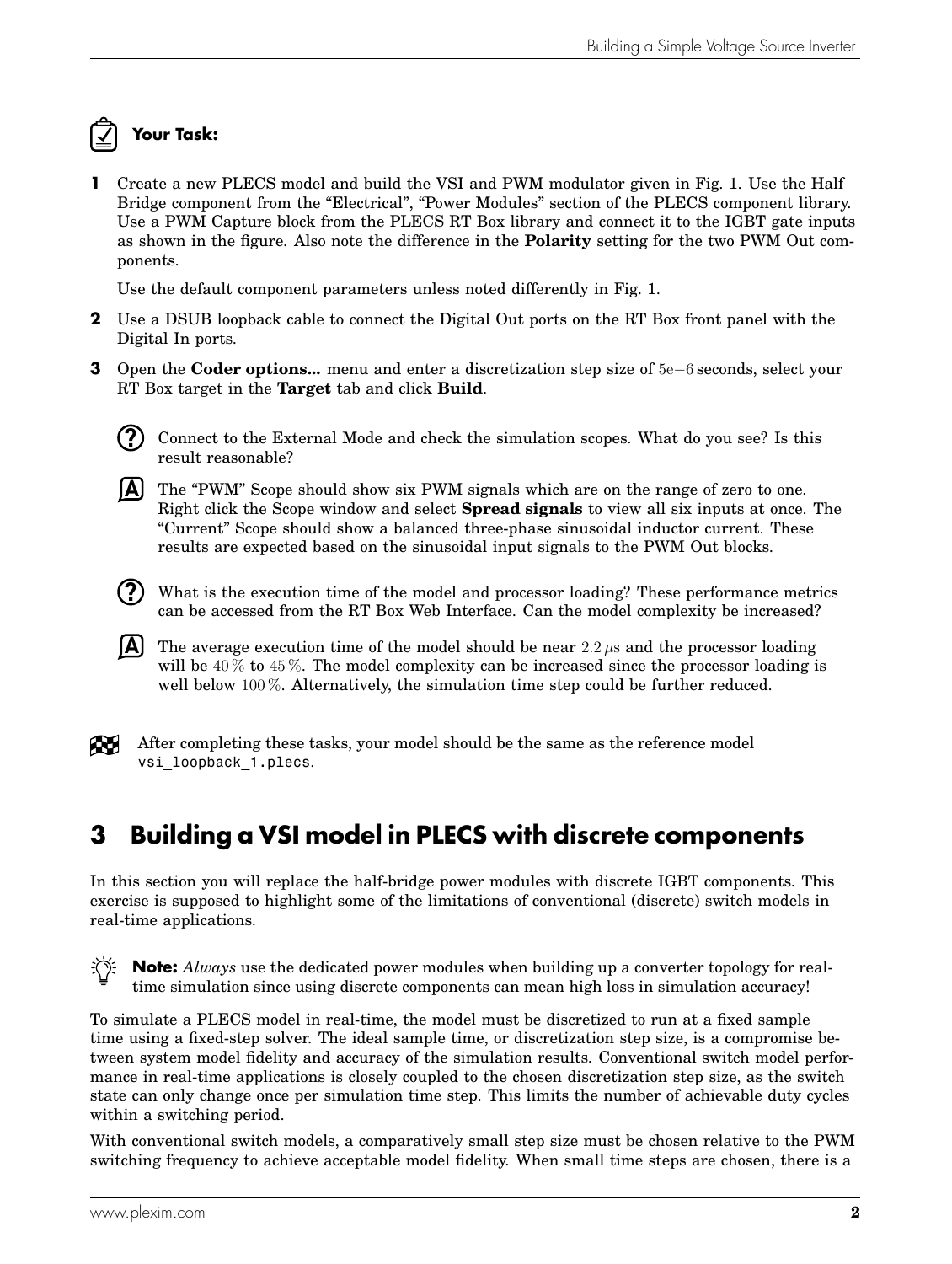limited amount of time to execute the required model calculations on the CPU prior to the start of the next model time step.

# **Your Task:**

- **1** Replace the half bridge power modules in Fig. [1](#page-1-0) with discrete IGBT with Diode components that you can find in the Electrical + Power Semiconductors section of the PLECS library. Use a Digital In block from the PLECS RT Box library and connect it to the switch gate signals as shown in the figure. Keep the rest of the model the same as in Fig. [1.](#page-1-0)
- **2** Deploy the model on the RT Box with the same discretization step size of 5e−6 seconds as before.



**A** The "PWM" Scope should show six PWM signals which are either zero or one. The "Current" Scope will show a balanced three-phase sinusoidal inductor current. However, you will also notice a periodic oscillation on the peak current magnitude and additional harmonic distortion compared to the results from the previous exercise. This is a consequence of the limited PWM resolution.

**3** Disconnect from the External Mode and change the discretization step size to 2e−6 seconds. Build the model and deploy it to the RT Box. Connect to the External Mode and check the simulation Scopes.



Do the real-time simulation results seem reasonable?

- **A** Decreasing the discretization time step from 5e−6 seconds to 2e−6 seconds helps to improve the PWM resolution. There is a corresponding reduction in the distortion and non-ideal characteristics of the current waveform under these operating conditions.
- **?**

What is the execution time of the model and processor loading? These performance metrics can be accessed from the RT Box Web Interface. Can the model complexity be increased?



The processor loading will be near 100 % with an execution time of 2.0  $\mu$ s. The model complexity cannot be further increased.

**4** Disconnect from the External Mode. Add the Sine Wave Generator to the parameter inlining exceptions list. Once again, build the model and deploy it to the RT Box maintaining a discretization step size of 2e−6 second.

After deploying the model and connecting via the External Mode, change the Sine Wave amplitude from 1.0 to 0.2.

**?** Do the real-time simulation results seem reasonable? Why is the simulation sensitive to these conditions? With a 2e−6 seconds discretization step size and a 10 kHz PWM signal, is there a limit to the total number of achievable switch duty cycles with a conventional switch model?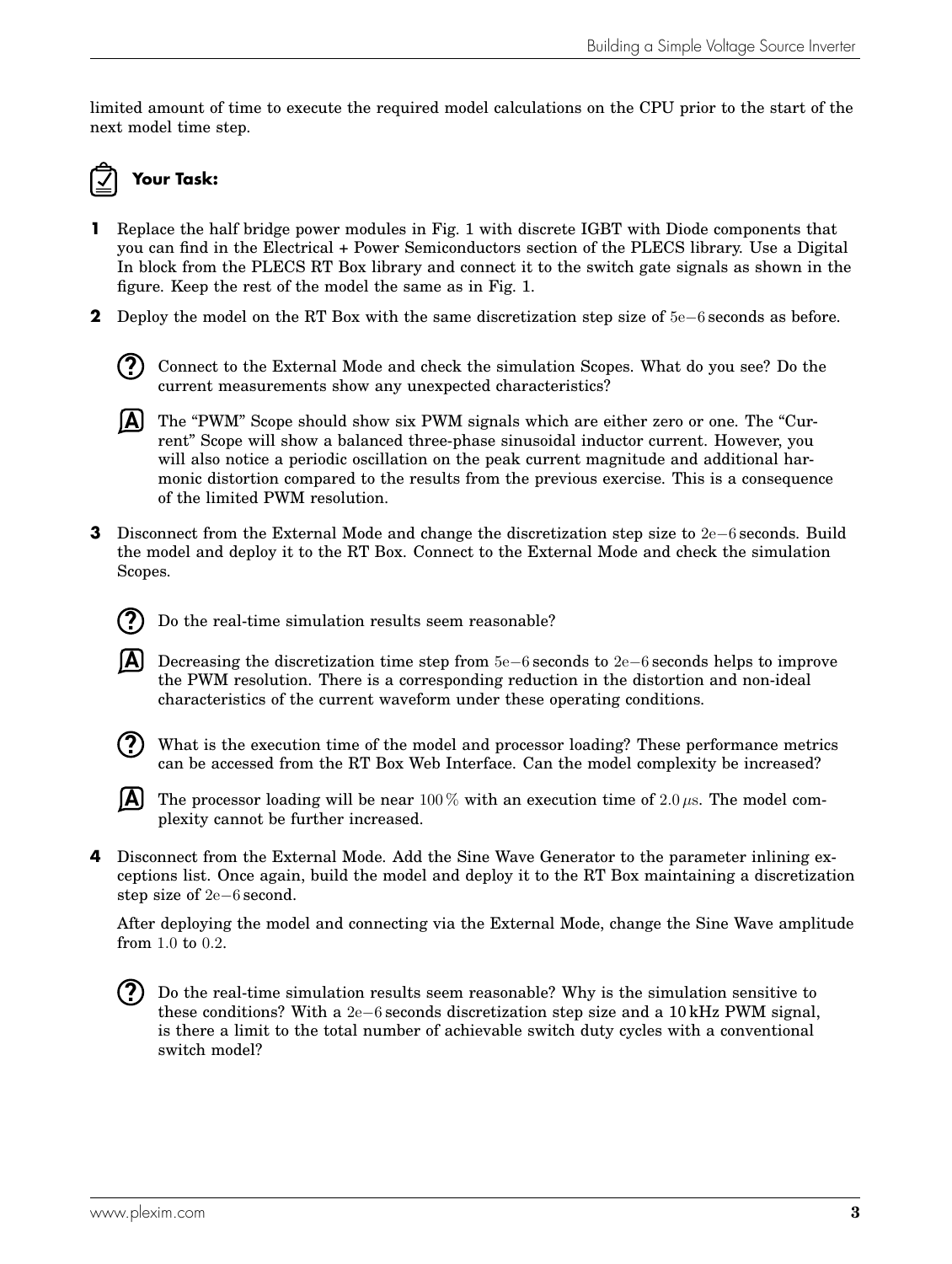**A** A model comprised of Discrete IGBT components will show significant non-ideal harmonics on the current waveforms at lower duty cycles. A 10 kHz PWM signal has a  $100 \mu s$  period, so with a 2.0  $\mu$ s discretization step size it is only possible to sense 50 different duty cycles. When a PWM Capture component is used the 7.5 ns sampling resolution of the FPGA results in the ability to sense 13,333 different duty cycles for the same 10 kHz PWM waveform.

A.

After completing these tasks, your model should be the same as the reference model vsi loopback optional.plecs.



**Figure 2: A simple VSI model with conventional switches**

# **4 Conclusion**

Conventional switch models have limitations in real-time applications. The switch state can only be updated once per simulation time step, requiring a relatively small discretization step size relative to the PWM period. This leads to high processor utilization even for relatively simple models and poor performance at low duty cycles.

The next several tutorial exercises will demonstrate how to overcome these modeling challenges by using sub-cycle averaging and specialized hybrid power modules.